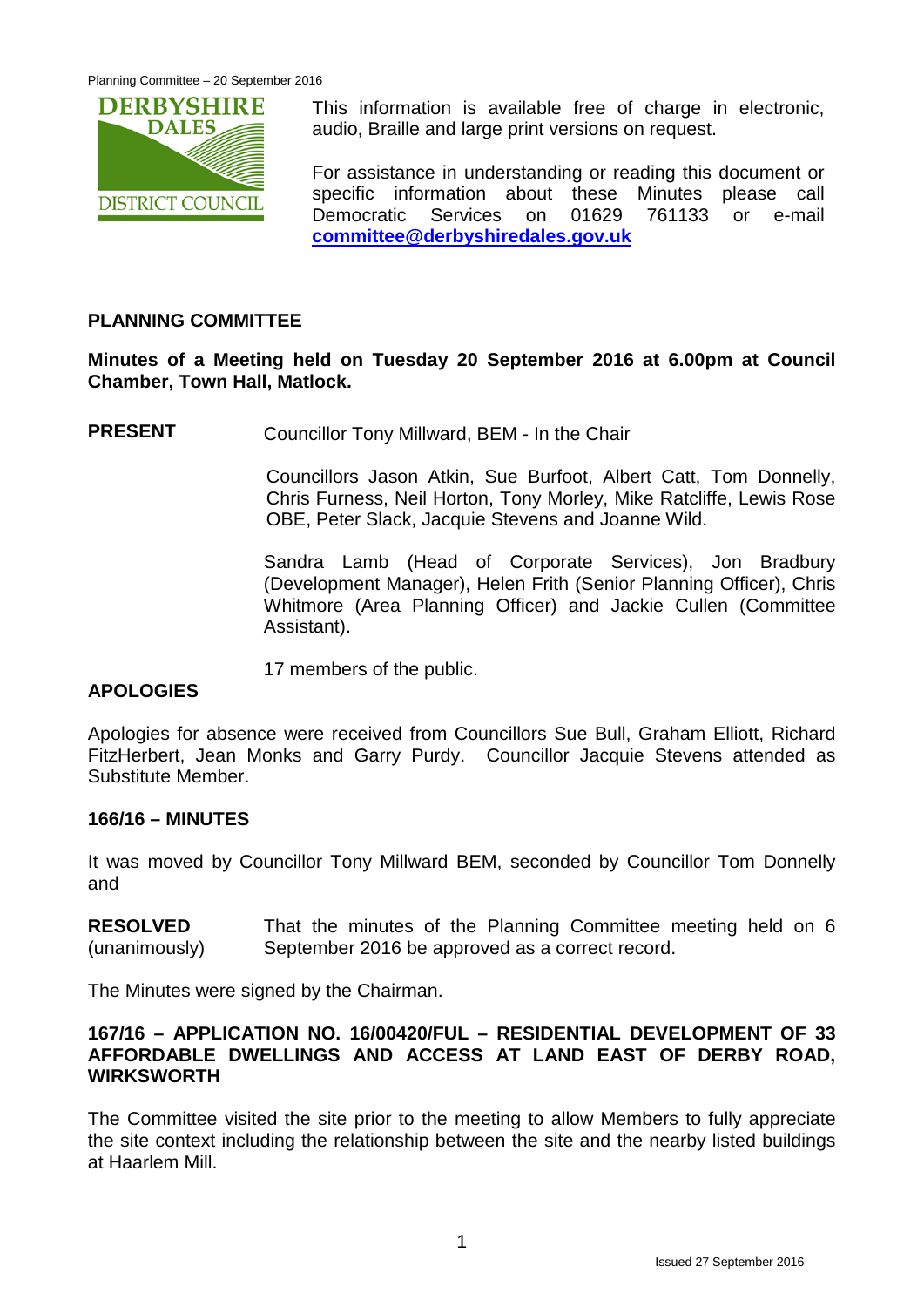Correspondence received after publication of the Agenda was distributed at the meeting. This comprised additional information from the Applicant's agent regarding ecological concerns and in particular bat roosts, resulting in extra conditions addressing mitigation measures recommended by Derbyshire Wildlife Trust to be included in the Officer's recommendation.

The Development Manager agreed to undertake further negotiations with the Highways Authority regarding changing the boundary with regard to the 30mph speed limit and/or lowering the current 60mph speed limit within the proposed development.

It was moved by Councillor Mike Ratcliffe, seconded by Councillor Peter Slack and

**RESOLVED** (unanimously) That planning permission be granted subject to the conditions set out in the report, together with the additional conditions recommended by Derbyshire Wildlife Trust, as follows:-

- 33. No works shall commence on site until a copy of the Natural England Bat Licence Application has been submitted to and approved in writing by the LPA, in advance of submission to Natural England.
- 34. No work shall commence on site until a detailed bat mitigation, compensation and enhancement strategy has been submitted to and approved in writing by the LPA. Such approved measures should be implemented in full and retained thereafter.
- 35. No works shall commence until a detailed external lighting scheme has been submitted to and approved in writing by the LPA. Such approved measures should be implemented in full and maintained thereafter.
- 36. No works shall commence until a copy of the Natural England EPS Bat Mitigation Licence has been submitted to and approved in writing by the LPA.
- 37. The bat and bird mitigation measures will be monitored for a minimum of two years after construction, with reports submitted to the LPA, Derbyshire Wildlife Trust and Derbyshire Bat Conservation Group immediately following completion of each survey.
- 38. No works to buildings or structures or removal of vegetation that may be used by breeding birds shall take place between 1st March and 31st August inclusive, unless a recent survey has been undertaken by a competent ecologist to assess the nesting bird activity on site during this period, and details of measures to protect the nesting bird interest on the site have first been submitted to and approved in writing by the LPA and then implemented as approved.
- 39. No work shall commence on site until a bird mitigation, compensation and enhancement strategy for nesting birds (and in particular swallow) has been submitted to and approved in writing by the LPA. Such approved measures shall be implemented in full and maintained thereafter.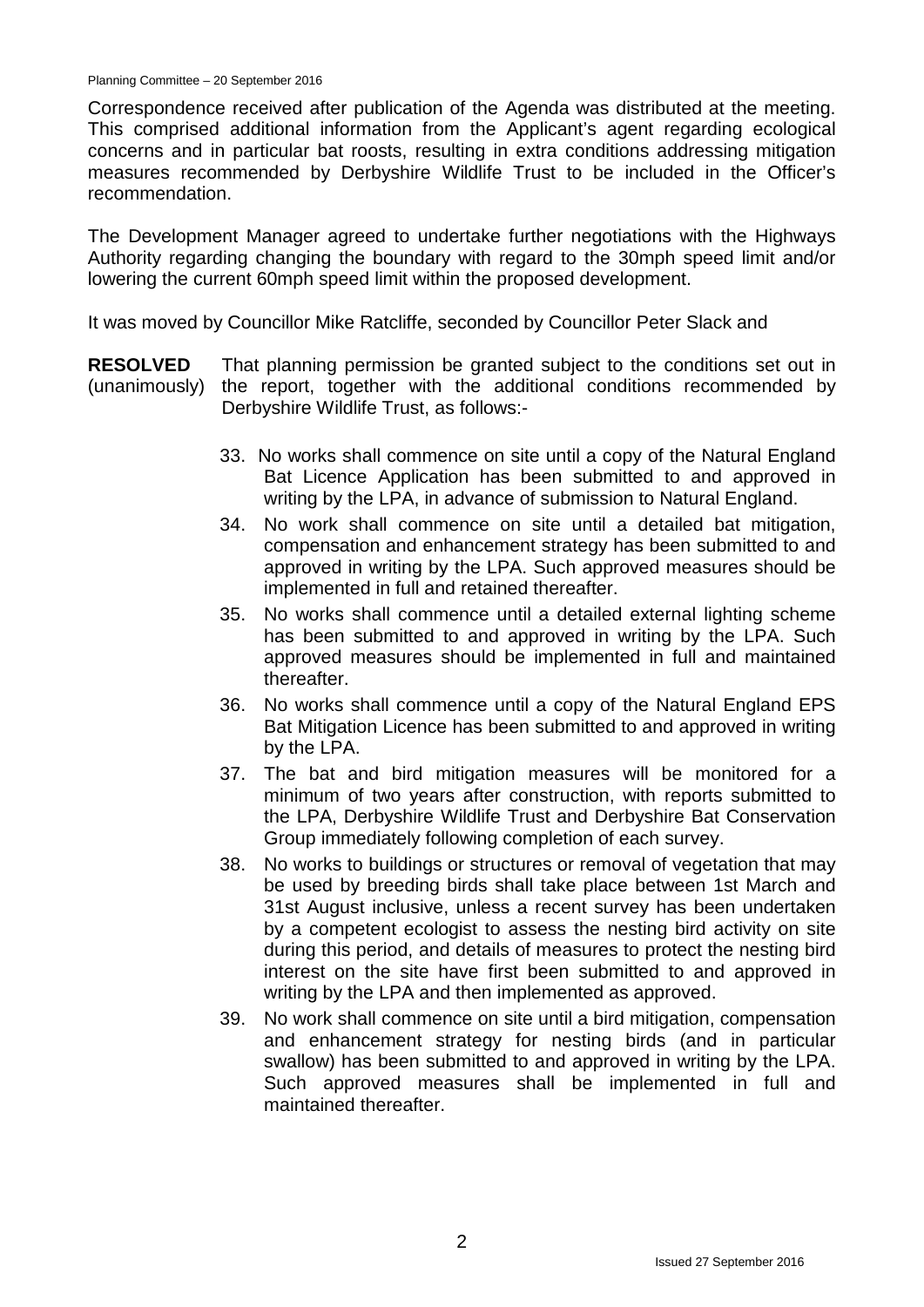# **168/16 – APPLICATION NO. 16/00436/OUT – OUTLINE APPLICATION FOR RESIDENTIAL DEVELOPMENT OF UP TO 47 DWELLINGS WITH ASSOCIATED ACCESS AT LAND AT LUKE LANE, BRAILSFORD**

The Chairman agreed to vary the order of the meeting and brought forward item 4.6 on the Agenda. This application had been deferred from the previous planning meeting  $6<sup>th</sup>$ September 2016), prior to which Members had visited the site.

In accordance with the procedure for public participation, Cllr Hugh Stevenson (Brailsford Parish Council), Mrs Pat Laughlin, Mr Tim Tayler, Ms Emma Thacker and Mr Simon Thompson (Residents) spoke against the application; and Ms Kathryn Young (Agent) spoke in favour of the application.

Correspondence received after publication of the Agenda was distributed at the meeting; this comprised a letter from a local resident, and an additional condition to be added to the Officer's recommendation.

It was moved by Councillor Lewis Rose OBE, seconded by Councillor Peter Slack and

**RESOLVED** (unanimously) That authority be delegated to the Development Manager to grant outline planning permission subject to the completion of a Section 106 Planning Obligation Agreement to secure affordable units on-site and off-site to make up provision to the equivalent of 45%; the contribution towards school places of £137,409.36 for 8 secondary places and £55,883.70 towards the provision of 3 post-16 places as required by the County Council; and payment of £2,500 to the Highway Authority for continued work with the developer regarding the travel plan and subject to the conditions set out in the report, with an additional condition as follows for the reason set out in the late correspondence:

> 30. Notwithstanding the original submission, the development as amended and hereby agreed shall be for up to 47 dwellings only.

### **169/16 – APPLICATION NO. 16/00340/OUT – DEMOLITION OF EXISTING BUILDINGS AND ERECTION OF 10 DWELLINGS WITH ACCESS AND LAYOUT (OUTLINE) AT THE FIRS, MAIN ROAD, WYASTON**

The Committee visited the site prior to the meeting to allow Members to assess the impact of the development on the character and appearance of this part of the village and the local environment.

In accordance with the procedure for public participation, CIIr Andy Cross (Edlaston & Wyaston Parish Council) and Mrs Eleanor Smith (Resident) spoke against the application, and Mr Paul McLoughlin (Architect/Agent) spoke in favour of the application.

It was moved by Councillor Lewis Rose OBE, seconded by Councillor Mike Ratcliffe and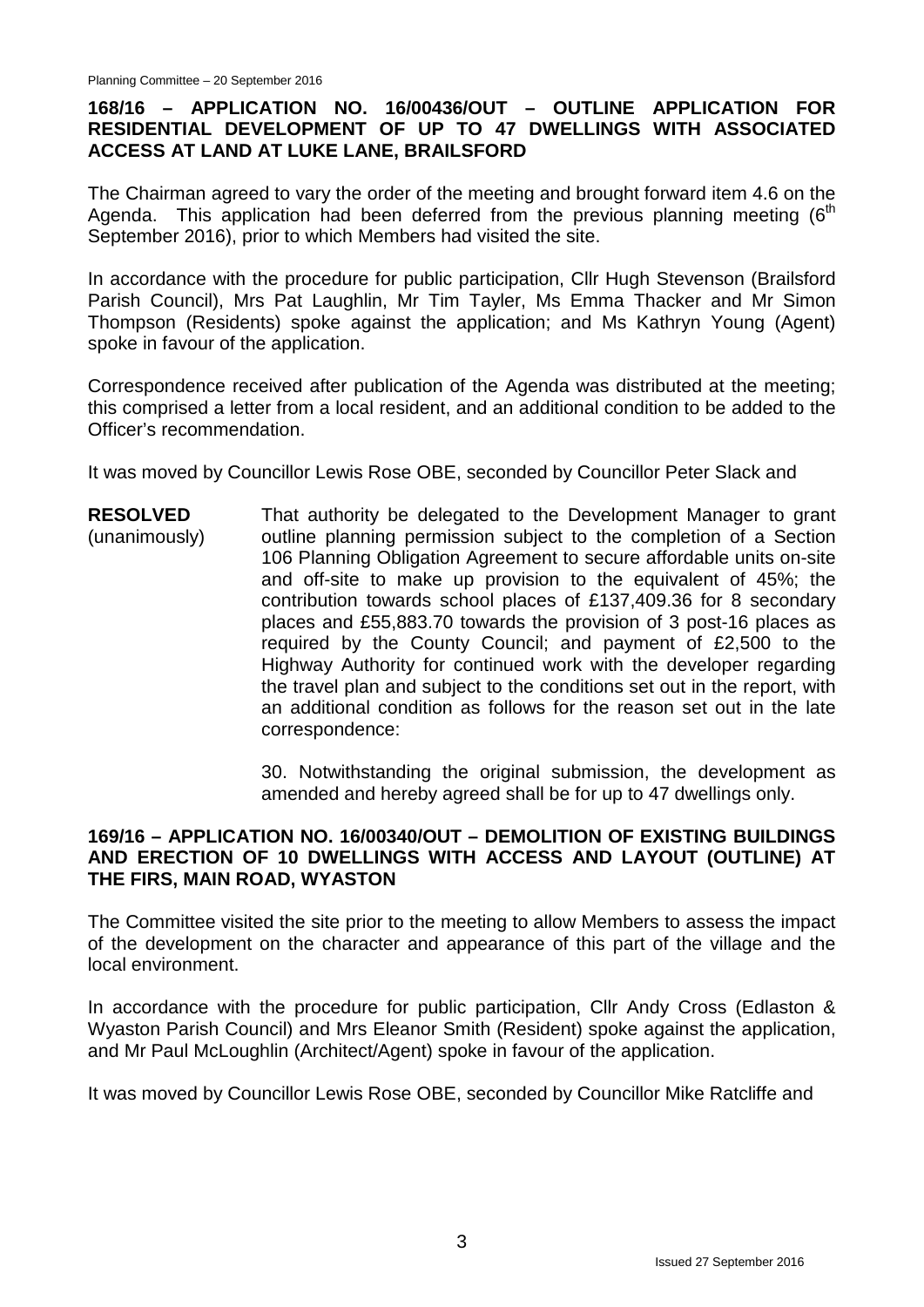**RESOLVED** That subject to the Applicants entering into an agreement under the provisions contained at Section 106 of the Town and Country Planning Act 1990 to secure £22,798.02 towards the delivery of additional teaching accommodation at Osmaston CE Controlled Primary School, outline permission be granted, subject also to the conditions set out in the report.

#### **170/16 – APPLICATIONS NOS. 16/00499/FUL AND 16/00500/BALT – DEMOLITION OF COBBLER'S WORKSHOP/GARAGING AND BOUNDARY WALL AND ERECTION OF A NEW TWO STOREY SHOP (USE CLASS A1) AND GARAGE AT BUILDING TO THE REAR OF 18-20 ST JOHN'S STREET, ASHBOURNE**

The Committee visited the site prior to the meeting to allow Members to consider the impact of the development on the historic environment.

In accordance with the procedure for public participation Mr Eddie Leyland (Applicant) spoke in favour of the application.

It was noted that this application had been re-submitted as it had been unclear in the original application that development would include demolition of the wall, which formed part of the curtilage of a listed building.

It was moved by Councillor Tom Donnelly, seconded by Councillor Jacquie Stevens and

**RESOLVED** (unanimously) That planning permission be granted, to include demolition of the pillar at the end of the wall, for the reason set out below:

> Reason: This development would cause less than substantial harm to the overall heritage asset, and the social and economic benefits of redeveloping this site would outweigh the harm occasioned by the demolition of the wall and pillar.

#### **171/16 – APPLICATION NO. 16/00373/FUL – ERECTION OF INDOOR RIDING ARENA WITH ACCESS AND PARKING AT LAND FOR EQUESTRIAN CENTRE, ABBOTSHOLME SCHOOL, ROCESTER, DERBYSHIRE**

It was moved by Councillor Albert Catt, seconded by Councillor Neil Horton and

**RESOLVED** (unanimously) That planning permission be granted subject to the conditions set out in the report.

#### **172/16 - INFORMATION ON ACTIVE AND CLOSED ENFORCEMENT INVESTIGATIONS**

It was moved by Councillor Tony Millward BEM, seconded by Councillor Tom Donnelly and

#### **RESOLVED** That the report be noted.

(unanimously)

# **173/16 - APPEALS PROGRESS REPORT**